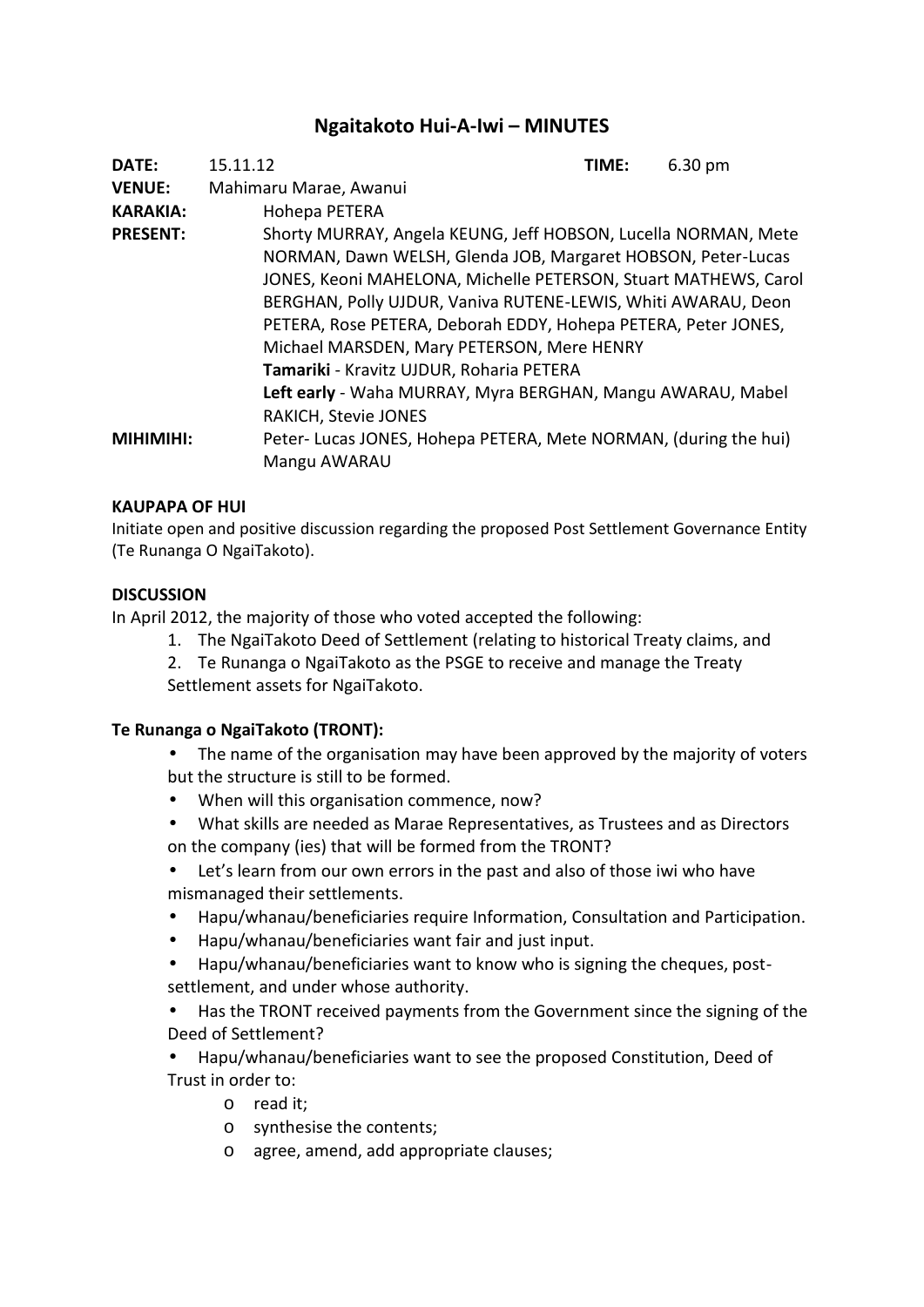o make sure the document reflects the wishes of Ngaitakoto and forms the strong foundations of TRONT;

o implementation.

 Post Settlement signing, do hapu/whanau/beneficiaries want the NgaiTakoto Research Unit Trust (NTRUT) to complete the task and install themselves as the Initial Trustees of TRONT?

- Post Settlement signing, what is now the role of the Negotiators?
- Sadness that Iwi in Aotearoa are enmeshed in internal conflict when the source of this conflict commenced with grievances with the Crown.
- The proposed structure of the TRONT is based on western models. Iwi need to decide if they wish to follow this model or follow tikanga.
- Was there a formal invitation to the NRUT to attend this Hui and has a request for the Constitution been made to NRUT?
	- o Hui-A-Iwi was called to initiate open and positive discussion regarding the proposed Post Settlement Governance Entity (Te Runanga O NgaiTakoto); and

o request for the Constitution has been made by a Trustee on NRUT. The Constitution has not been sent to NRUT.

Marae need to ;

o begin collating skills base now and over the following 2 years before legislation is passed and the final settlements assets given over;

o Marae representatives will understand that they will be representing nga uri o Ngaitakoto and not just the interests of their Marae;

o find out how best can we support the TRONT Trustees so that we have a pro-active, innovative, informed, skilled (governance, policy, succession plans, business, tikanga etc) and open Board;

o adjust the thinking processes we once employed and challenge ourselves individually and collectively to make this organisation successful and the vehicle for effective change;

o remember that we are all whanau, we are Ngaitakoto tuturu and we need to move forward positively;

o forgive, but not forget – we must move forward

o become better communicators; talking to one another and not past one another; listening to what each other are saying; sharing and exchanging ideas without aggression;

- o practice what we preach.
- Where are we going to go our vision?
- How are we going to get there our mission?

#### **Suggestions:**

 Mahimaru and Waimanoni Marae need to write to NRUT making it clear that they want to come back on to the Board.

- NRUT office is open to give information and answer any queries whanau may have.
- Hold another Hui-A-Iwi once we have received more information.